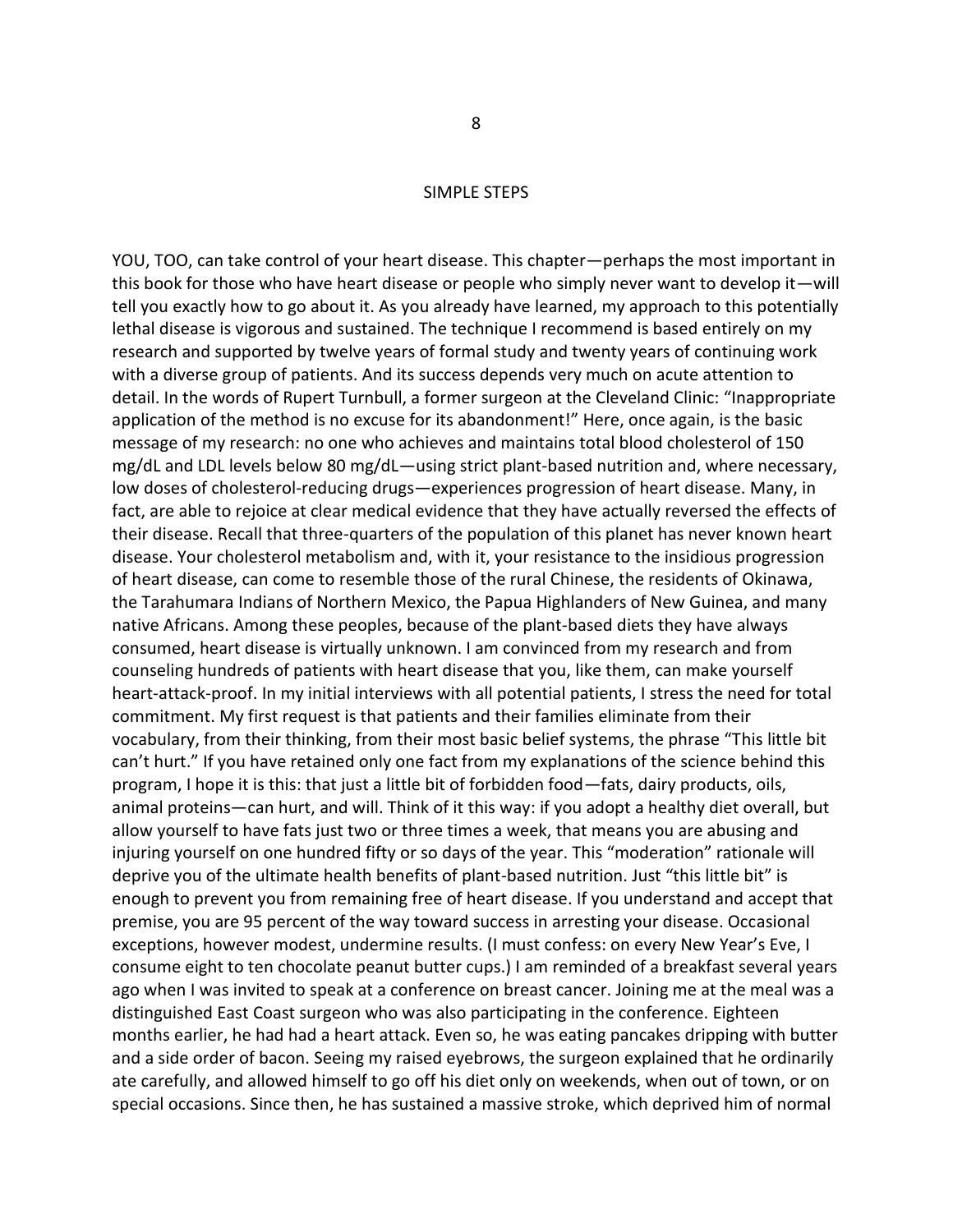speech. The same vascular disease that narrows the coronary arteries to the heart narrows the arteries to the brain. With the understanding that total commitment is the order of the day, let's proceed to the rules of my nutrition plan. First, the foods to avoid: Anything with a face or a mother. This includes meat, poultry, fish, and eggs. You may be aware that arginine and omega-3 fatty acids, which are essential to endothelial health and other bodily functions, are plentiful in fish. But there are other, healthier sources of these substances, which I will discuss when I recommend dietary supplements for those on my program. Dairy products. That means butter, cheese, cream, ice cream, yogurt, and milk—even skim milk. Oils. All oils, including virgin olive oil and canola oil. (For more on this subject, please see Chapter 10.) Refined grains. These, unlike whole grains, have been stripped of much of their fiber and nutrients. You should avoid white rice and "enriched" flour products, which are found in many pastas, breads, bagels, and baked goods. Nuts. Those who have heart disease should avoid all nuts. Those without disease can consume walnuts in moderation because they can provide considerable omega-3 fatty acids, which are important for many essential bodily functions. But I am extremely wary of nuts. Although short-term studies funded by nut companies show that they may positively affect good and bad cholesterol, I know of no long-term studies indicating that they can arrest and reverse heart disease, and patients may easily over ingest them, elevating their cholesterol levels. Now, for the foods you are allowed—in fact, encouraged—to consume. This list, although it may not include many of the products you used to eat, permits you to fill your plate with a delicious and colorful array of foods brimming with fiber, nutrients, and antioxidants, all essential to heart health and overall well-being: Vegetables. This is by no means a complete list, but it gives you a good sense of the wide variety of vegetables that you can eat. Sweet potatoes, yams, potatoes (but never French fried or prepared in any other way that involves adding fats!). Broccoli, kale, and spinach. Asparagus, artichokes, eggplant, radishes, celery, onions, carrots. Brussels sprouts, corn, cabbages, lettuces, peppers. Bok choy, Swiss chard, and beet greens. Turnips and parsnips. Summer squashes, winter squashes, tomatoes (although strictly speaking, tomatoes are fruit), cucumbers. Almost any vegetable you can imagine is legal on this plan, with a single exception, for cardiac patients: avocados, which carry a high fat content unusual for vegetables. Those without heart disease can eat avocados as long as their blood lipid levels are not elevated. Legumes. Beans, peas, and lentils of all kinds. This is a wideranging family of plants, and you are almost certain to discover delicious varieties you may never have encountered before embarking on this nutrition plan. Whole grains. Whole wheat, whole rye, bulgur wheat, whole oats, barley, buckwheat (kasha or buckwheat groats), whole corn, cornmeal, wild rice, brown rice, popcorn, and less well-known whole grains, such as couscous, kamut (a relative of durum wheat), quinoa, amaranth, millet, spelt, teff, triticale, grano, and faro. There is a marvelous variety of choices, both familiar and new. You can also eat cereals that do not contain added sugar and oil—old-fashioned oats, for instance (not the quick-cooking variety), shredded wheat, and brand names like Grape-Nuts. Breads should be whole grain, and should not contain added oil. Whole-grain pastas are allowed—those made from whole wheat, brown rice, spelt, and quinoa. (Be careful about restaurant pasta. It is often egg-based and made from white flour, and there may well be oil lurking in the marinara sauce.) Fruit. Fruits of all varieties are permitted. A word of caution is in order, however: it is preferable to limit your fruit consumption to three pieces a day (or, for berries and grapes, three servings, each about the size of a modest handful). It is also best to avoid drinking pure fruit juices.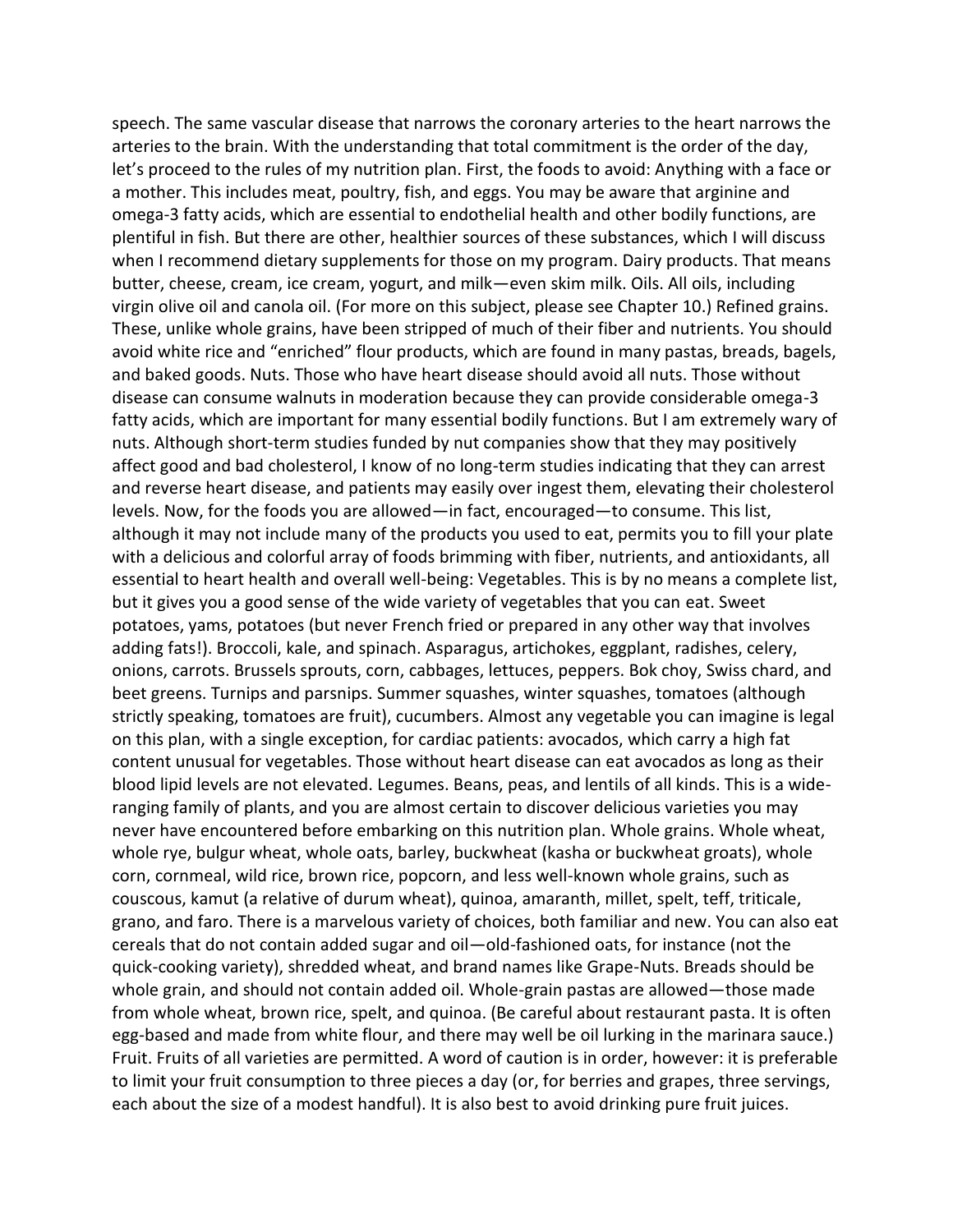Fruit—and juice, especially—carries a high sugar content, and consuming too much of it rapidly raises the blood sugar. The body compensates to the sugar high with a surge of insulin from the pancreas—and the insulin, in turn, stimulates the liver to manufacture more cholesterol. It may also elevate triglyceride levels. Be careful of sugar-laden desserts, which can have the same effect. Beverages. Water, seltzer water (try adding a small amount of fruit juice to boost flavor), oat milk, no-fat soy milk, coffee, and tea. Ideally, most of the food you buy for this nutrition plan—much of it fresh produce—will not require labels. But for products that do, be sure you study the ingredients very carefully. Here's why. In recent years, the U.S. Food and Drug Administration has forced the food industry to label fat content of foods more accurately than it did in the past. However, there is at least one very important loophole in the labeling rules. The FDA allows manufacturers to say that a product contains zero fat per serving if one serving contains 1/2 gram of fat or less. So imagine a box of doughnuts, each of which contains 1 gram of fat. Under the new system, the manufacturers simply state on the box that the six doughnuts inside represent twelve servings—i.e., that a single serving equals half a doughnut. Since half a doughnut would contain just 1/2 gram of fat, they can legally declare that the doughnuts contain zero fat per serving. That, of course, is nonsense. These "no fat" products may contain less fat overall than their higher octane counterparts, but hidden in "no fat" salad dressings, cheeses, breakfast pastries, and spreads is the same old dairy, animal, and oil fat, and it will destroy your health. Be on the lookout for phrases like "contains negligible amounts of fat." Scrutinize lists of ingredients for any mention of oil, of monoglycerides and diglycerides, of hydrogenated or partially hydrogenated oils or glycerin. Remember, a pig with lipstick and earrings is still a pig. A year of consuming these "zero fat" products will actually add pounds of lethal fat to your diet. Jim Trusso, one of the patients in my study, learned the hard way. For six careful years on the program, he never touched meat, dairy products, or oils. But suddenly, his cholesterol spiked over 200 mg/dL. It didn't take us long to figure out what the problem was. Jim had not been much of a fan of fruits and vegetables before joining the study, and in those first years on the program, he was always looking for ways to avoid them. When the no-fat products began appearing on supermarket shelves, he was thrilled—and happily added them to his diet. He reformed quickly after the cholesterol scare, and has been back in control ever since, maintaining a total cholesterol of 120 mg/dL. Truly no-fat products are increasingly available—including some salad dressings, crackers, chips, pretzels, and cookies. Look carefully. Scrutinize labels. Pay attention to the lists of ingredients. And when in doubt, don't be shy about calling the manufacturers. A talk with a company's chief dietitian or medical consultant will give you a straight answer on fat content. So now, you've committed yourself to eating only the legal foods listed above, and to avoiding all of the categories I do not allow. Is there anything else you need to consume to make sure you're on the right course for optimal heart health? Consuming the full range of plant-based nutrition does not require supplemental calcium or a multivitamin. However, for all those who are consuming plant-based nutrition, I recommend the following supplements: Vitamin B12. I favor 1,000 mcg (micrograms) daily. Vitamin D3. Check your blood level. If your blood level is normal, it is not needed. If your blood level is below normal, I suggest 1,000–2,000 IU daily until the low normal blood level is reached. Adjust dosage then to maintain the low normal range. Omega-3 fatty acids. You can fulfill your daily requirement by consuming 1–2 tablespoons of flaxseed meal or 1–2 tablespoons of chia seeds each day, perhaps by sprinkling it over cereal. Be sure to refrigerate flaxseed meal.